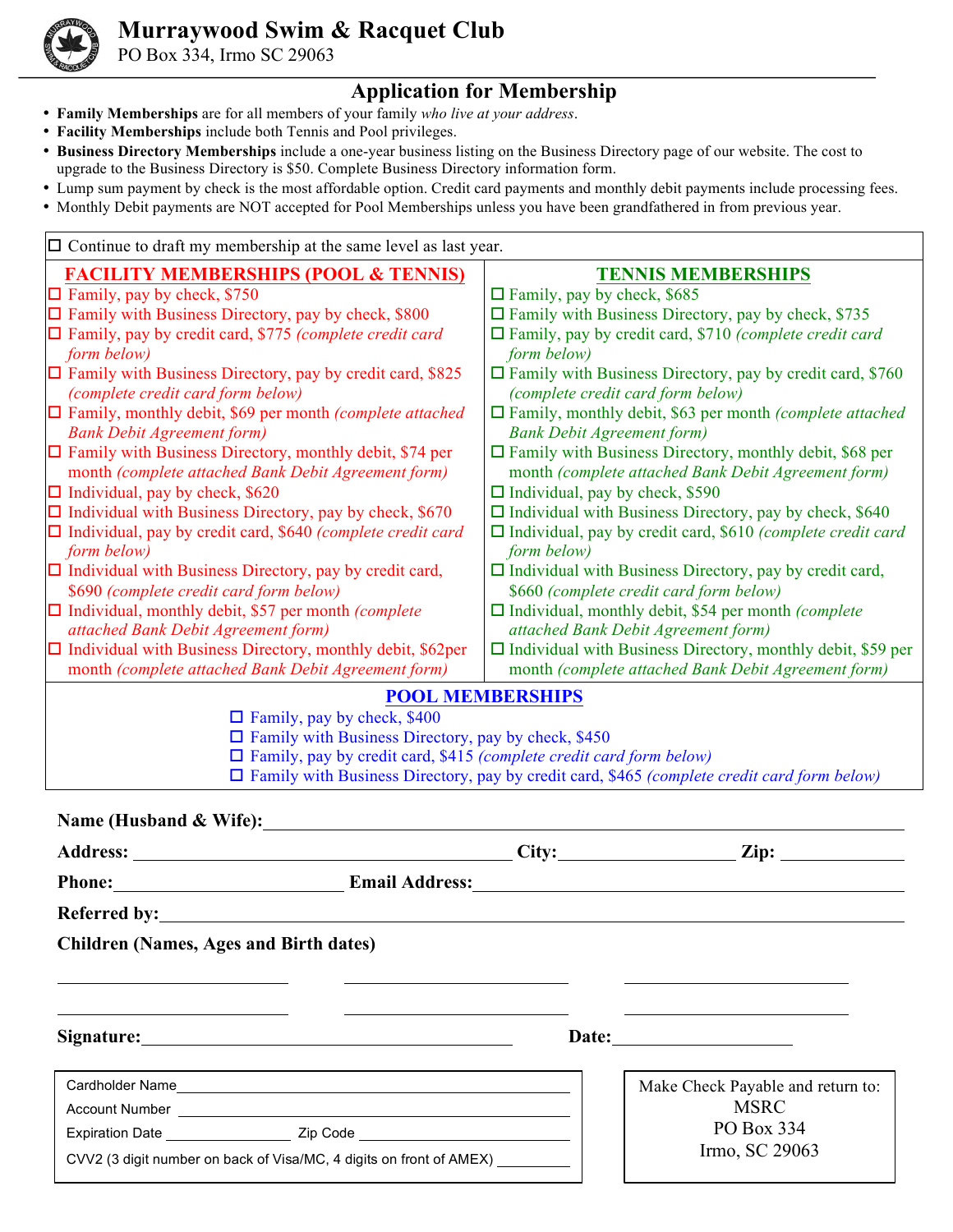## **Murraywood Swim and Racquet Club, Inc. Bank Debit Transaction Agreement**

The bank debit process is a privilege for members in good standing and allows the payment of annual membership dues on a monthly basis rather than a single lump-sum payment. For this privilege, it is understood that the monthly payment includes a service charge in addition to the amount of annual dues. The debit will be on the 15th, of each month beginning in April.

By signing this contract I understand the following:

- This authorization will be in effect from April 1 of this year to March 31 of next year. If I wish to discontinue the bank draft service after that time, I must notify **in writing,** the above-named institution and Murraywood Swim and Racquet Club **prior to March 1 of that year.**
- If such notifications are not received, drafts will automatically continue in the same manner for the following year.
- This contract is for a full year's dues and **cannot be cancelled** before the agreed upon full amount is paid. **If I stop payment of the monthly debit transaction, I am still liable to Murraywood Swim& Racquet Club for the unpaid balance of this agreement.**
- I am responsible for any additional bank fees caused by transactions due to insufficient funds in my account. I understand that rejection of my debit transaction a second time will result in the termination of the debit agreement and that full payment of the unpaid balance will be due to MSRC within 10 days of such notification.

**This is my authorization** to Murraywood Swim and Racquet Club, Inc. to automatically debit my checking or savings

account (number) Bank Transit /ABA No. at Financial Institution in City State State State for the Membership amount indicated: **Place an X beside your choice.**  $\Box$  Family Tennis Membership: 12 payments at \$63 for a total annual amount of \$756.  $\Box$  Family Tennis Membership with Business Directory: 12 payments at \$68 for a total annual amount of \$816.  $\Box$  Individual Tennis Membership: 12 payments at \$54 for a total amount of \$648. **Q** Individual Tennis Membership with Business Directory: 12 payments at \$59 for a total amount of \$708.  $\Box$  Family Facility Membership: 12 payments of \$69 for a total amount of \$828. **T** Family Facility Membership with Business Directory: 12 payments of \$74 for a total amount of \$888.  $\Box$  Individual Facility Membership: 12 payments at \$57 for a total amount of \$684.  $\Box$  Individual Facility Membership with Business Directory: 12 payments at \$62 for a total amount of \$744. Member Name - Printed Membership Number

Member Signature Date

## **Include a voided check with this completed form and mail to:**

Murraywood Swim and Racquet Club, P.O. Box 334, lrmo, SC 29063